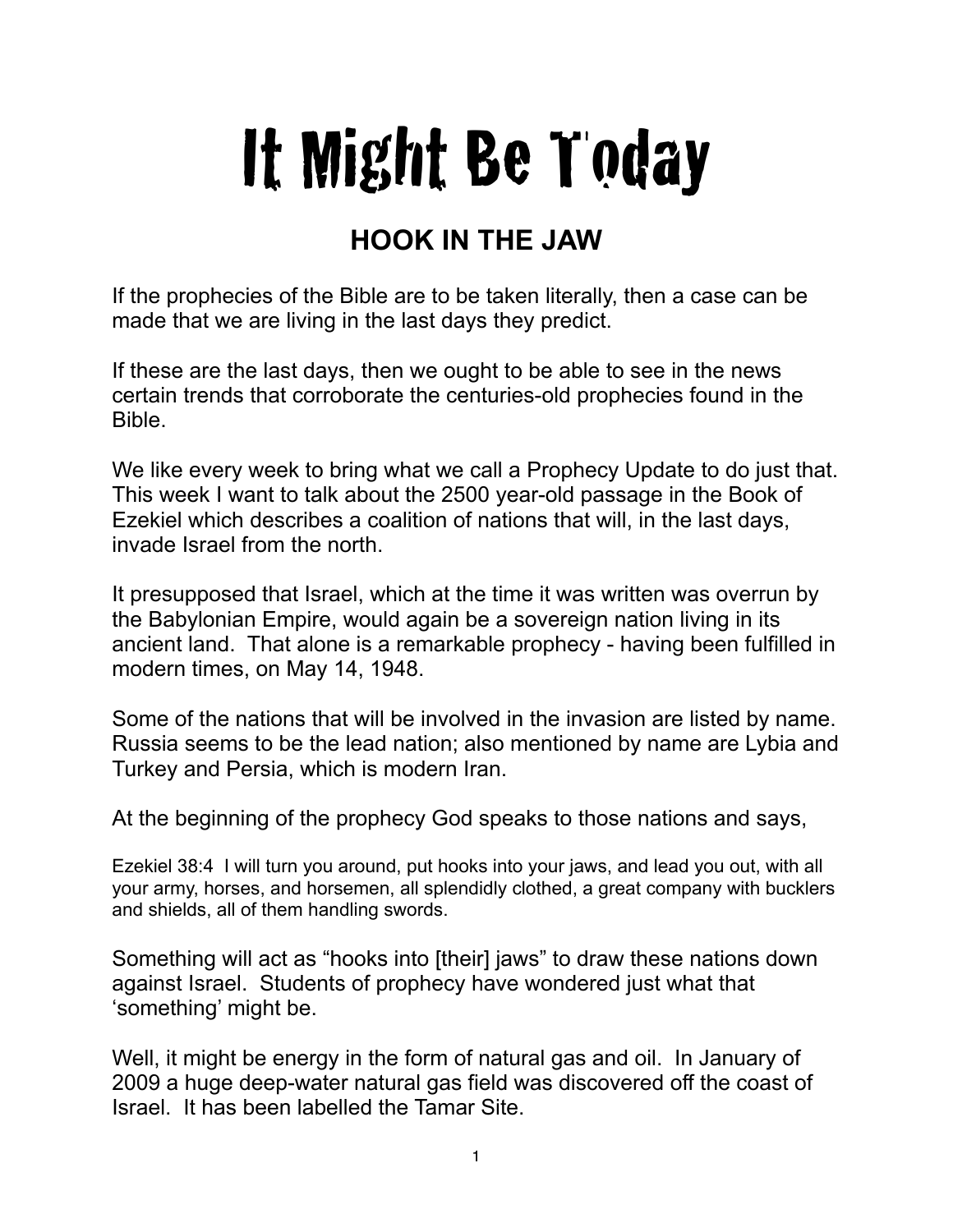Dan Halman, CEO of Halman-Aldubi Group told the Jerusalem Post,

"If the Tamar site opposite the Haifa coast succeeds in producing the significant quantities of natural gas predicted, we are talking about a revolution which will have an impact on the Israeli economy for the coming generations. The vast reservoir is poised to bring down electricity prices, reduce the country's dependence on gas from foreign countries, in particular from Egypt, and thereby turn Israel from a gas importer into a gas exporter.["1](#page-1-0)

IsraelNationalNews.com reported the following:

The U.S. Geological Survey estimates that 122 trillion cubic feet of undiscovered, recoverable natural gas are in the Levant Basin Province in the eastern Mediterranean region, according to a new report.

"The Levant Basin Province is comparable to some of the other large provinces around the world," stated Brenda Pierce, USGS Energy Resources Program Coordinator. "Its gas resources are bigger than anything we have assessed in the United States."

**The Levant Basin Province also holds an estimated 1.7 billion barrels of undiscovered oil,** that can be recovered with existing technology. This is the first time the USGS has assessed the Levant Basin area for extractable resources.<sup>2</sup>

So now they are expecting to find oil as well. It comes at an interesting time. A recent article posted by Reuters was titled, *World oil demand to hit record high this year*. [3](#page-1-2)

## Excerpts:

International Energy Agency (IEA)... raised its forecast for world oil demand growth this year to 1.67 million barrels per day (bpd), up 100,000 bpd.

The agency said in its monthly Oil Market Report that world oil demand would reach an average of 86.60 million bpd this year, up from 84.93 million in 2009.

The previous record high for world oil demand was 86.5 million bpd in 2007 before the onset of the global financial crisis and economic slowdown.

<span id="page-1-0"></span><sup>1</sup> <http://www.wnd.com/index.php?pageId=86865>

<span id="page-1-1"></span><sup>2</sup> <http://www.israelnationalnews.com/News/News.aspx/136960>

<span id="page-1-2"></span><sup>3</sup> <http://www.reuters.com/article/idUSTRE63C1CV20100413>